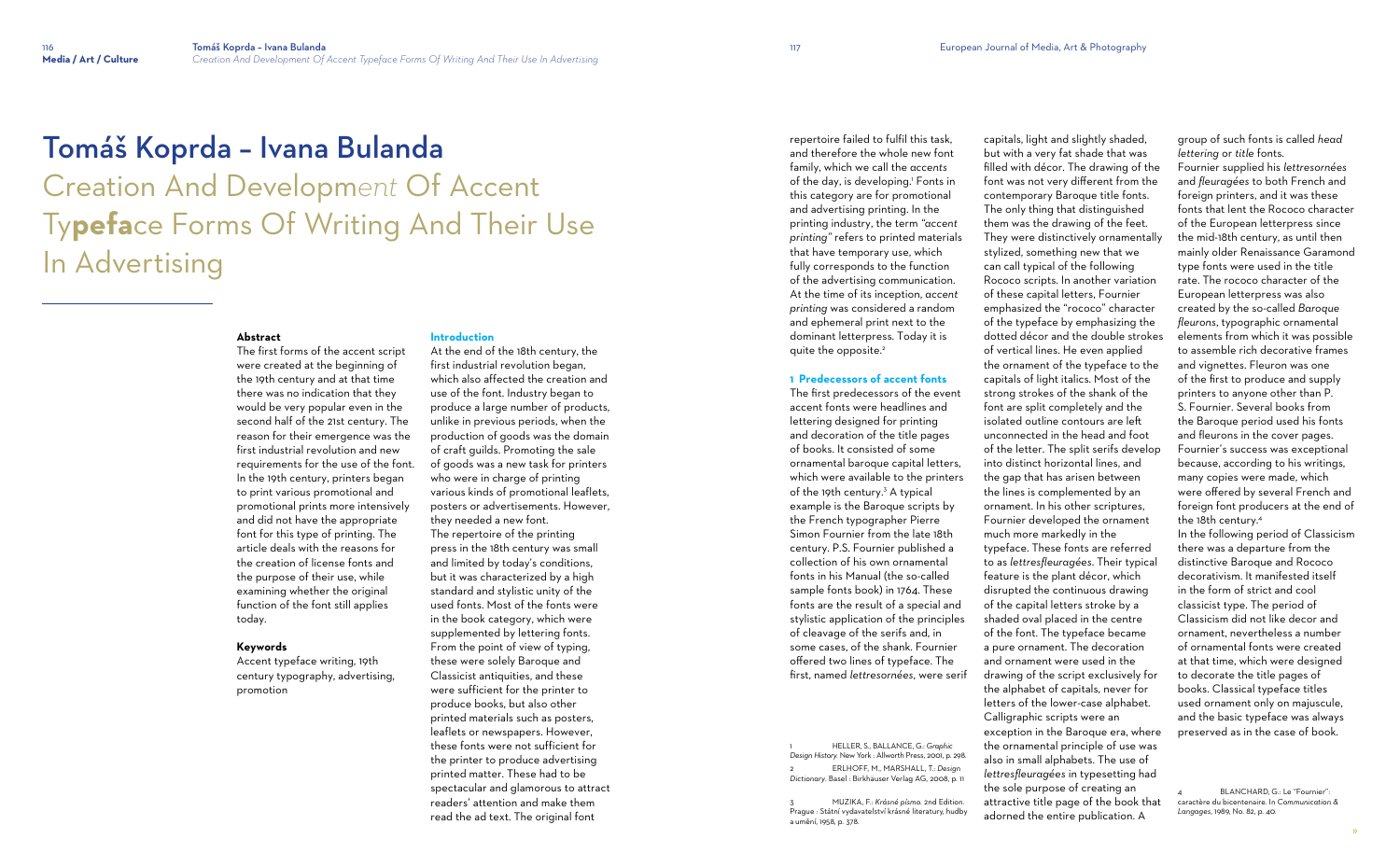For example, the contour antiquity had the same serif shape, with no drop on the typeface, the ductus modelling was very contrasting, and the shadow axis was vertical. Typical ornamental antiquity of the highest classicism is characterized by capitals with decorated bold strokes. The delicate capillary lines of the serifs are preserved unchanged. The decoration of bold strokes varies from simple longitudinal, horizontal or diagonal hatching to complex ornamental patterns, albeit moderately classicist.<sup>5</sup>

The best ornamental classicistic antiquities were created in France. Pierre Didot l´Aîné, a French typographer and typist, created several interesting scriptures in his typeface, which he founded in 1809.<sup>6</sup> Among his scripts, one of the most deserving of attention is one that is unique in its own way. By default, Didot l'Aîné formed an ornament as shaded or shaded inside the font. Except for one font, which was created after 1809, and where Didot l'Aîné tried to create an illusion of a three-dimensional shape. This is achieved by a light, consistent typeface, complemented by a double, black and shaded shadow. Until then, no typographer had created a similar typeface; therefore this classicist ornamental antiquarian capital letters from the beginning of the 19th century is so interesting. This font is typical of advertising and promotional printing, and heralded further developments in typography

5 BRINGHURST, R.: *The Elements of Typographic Style.* 4th Edition (version 4.3). Vancouver : Hartley & Marks, 2019, p. 127.

6 MEGGS, P. B., PURVIS, A. W.: *Meggs' History of Graphic Design.* 4th Edition*.* New Jersey : Wiley, 2005, p. 134.

and the emergence of a new area for the use of fonts - advertising.

### **2 The emergence of accent typeface scripts**

In the first half of the 19th century in England brand new fonts were designed exclusively for printing posters, prospectuses and other advertising printed - so-called special *accent* fonts. This was an important moment in the history of the script, because a new font family was created with a new kind of use. Until then, the printing font was divided into two basic types: 1. the *book* font and 2. the font *head lettering* or *headline*. Now we have added a third font - a font of a *commercial/accent* or *advertising*. The main functions of the accent and book font are different. The typeface accent fonts must attract the reader's attention, attract his eyesight and quickly communicate the information. The main function of the font is the fluency of reading, the font must not disturb the reader by its shape, it must be helpful in its shape to recognize the individual font characters, and ultimately not too tiring to read long texts. The aesthetic evaluation of the writing accent scripts in the 19th century was negative. They were criticised for the excessive use of decor and ornament, which, according to typography experts, resulted in an unattractive and ugly form of typeface, mostly very difficult to read.<sup>7</sup> The whole mistake of the aesthetic evaluation of house fonts is undoubtedly that the same

7 HANSARD, T. C.: *Typographia: An Historical Sketch Of The Origin And Progress Of The Art Of Printing.* London : Baldwin, 1825, p. 360.

- 
- the end,
- form is treated with a more or less rich, usually negative ornament, *f. Fonts illustrated.* The
- decorative filler is represented by nonornamental drawn elements and free graphic themes such as still-lives, figural motifs, etc.,
- Fournier,
- negative fonts.
- 

aesthetic criteria applied to book scripts were also applied to house scripts that were created on the basis of different requirements and whose typeface was destined for a completely different mission. Accidental scripts should attract attention and should not be readable in long "bread" texts like book scripts. If we understand the use fonts as book fonts, they are unambiguously evil and decaying, but the mistake lies in the fact that these are not written fonts at all. A certain parallel can be given to us by the period before the printing press in Europe. Writers in monastic scriptures, when creating calligraphic cartoons, deliberately suppressed the utility of writing in the pursuit of the aesthetic effect of writing on the page surface of the book. They tried to create a peculiar beauty, independent of their own mission. The alphabet was mainly an instrument of visual expression, they wanted to draw the attention of the reader by drawing a letter and to provide him with an aesthetic experience which even today's reader does not find. The first writing accent scripts from the high Classical period, around 1800, were undoubtedly of a high graphic standard. From the fact that they have gradually degenerated into decay forms in the book production of the next decades, we cannot mechanically conclude that all scriptures from this period are bad. If the creators of 19th-century fonts have undoubtedly lost their sense of the true values of the writing, it does not mean that we can deny them the sense of creating a good script with other uses. As with the evaluation of book fonts for good and bad, we can also evaluate the accent font

as valuable and decay. We must not, in general, consider all 19thcentury writing accent scripts to be bad. They certainly provide a lot of inspiration that we can use today in contemporary typography.

### **2.1 Expressive principles of accidental font**

The production of new types of license accent fonts in England was large, resulting in a huge variety of different fonts. The problem is how to correctly classify them into classification groups so that they are clearly arranged. At present it is accepted that we divide the accent fonts into classification groups according to the basic form of the drawing of the font and in such defined groups we examine all formal variants.<sup>8</sup> The basic form of the event fonts occurs either in its pure form or is decorated in different ways within the intentions of the two main graphic expressive principles according to which we can categorize them into: I. *areal* and II. *three-dimensional.*

- *I. Areal accent fonts* can be characterized by several types of designs, because they rarely occur in pure form:
	- *a. Full fonts.* The basic form is preserved in the original, fully coloured image. In this group we can include all the accent fonts in the basic form, but there are prevailing variants in which the basic form is accompanied by some ornamental elements,
	- *b. Outline or light fonts.* In

8 MUZIKA, F.: *Krásné písmo.* 2nd Edition*.* Prague : Státní vydavatelství krásné literatury, hudby

a umění, 1958, p. 300.

these scriptures, as in their Renaissance or Baroque periods, the drawing of the letter remains unfilled in colour, acting only a faint outline. Sometimes this outline of emphasis is yet another contour, and then we characterize these fonts as *two-outline,*

*c. Bold fonts.* In addition, the fully coloured basic image is indicated by a thin outline, *d. Fonts hatched*. Instead of a monochrome black font image, a hatch of horizontal or vertical lines is used, sometimes in the middle or at

*e. Decorated fonts.* The basic

*g. Fonts ornamentalized.* The typeface image is structurally distorted, much like the rococo scripts of P.S.

*h. Fonts based.* The term refers to print fonts backed by a background, either hatched, ornamental, or evenly black, sometimes referred to as

*II. Three-dimensional accent fonts*  have a non-colour drawing, but only a faint outline. The modelling of the plastic image of the font was achieved by several drawing elements. A double line was used, or a fully coloured

shape was overlaid with a single line, or hatching was used to draw a shadow. The ultimate endeavour of the typographer was to create the illusion of the three-dimensional image of the script. As in the case of accent prints, there are several different types of designs in this group.

- *a. Shaded fonts.* They are among the simplest and most basic form of this font. Initial forms of these fonts can be found in antiquity renaissance and transitional type fonts in which strong strokes were outlined in outline, one weaker and the other reinforced,
- *b. Plastic fonts.* They achieve a stronger three-dimensional impression by attaching heavy black and grey hatched shadows to bright outline fonts, or by attaching outline shadows to dark solid fonts,
- *c. Bold shaded fonts.* It was another form of shaded fonts, where several types of shading were merged, full with shaded.
- *d. Fonts inside shaded.* Again, it was a modification of the shading of the font image. The shadow illusion was supposed to create the impression of hollowness inside the scripture,
- *e. Perspective fonts.* They represented scriptures where the pursuit of the illusion of the "perspective" reached boundary forms. The drawing of the typeface was ejected from the printing surface with the protruding horizontal lines backwards, which was also enhanced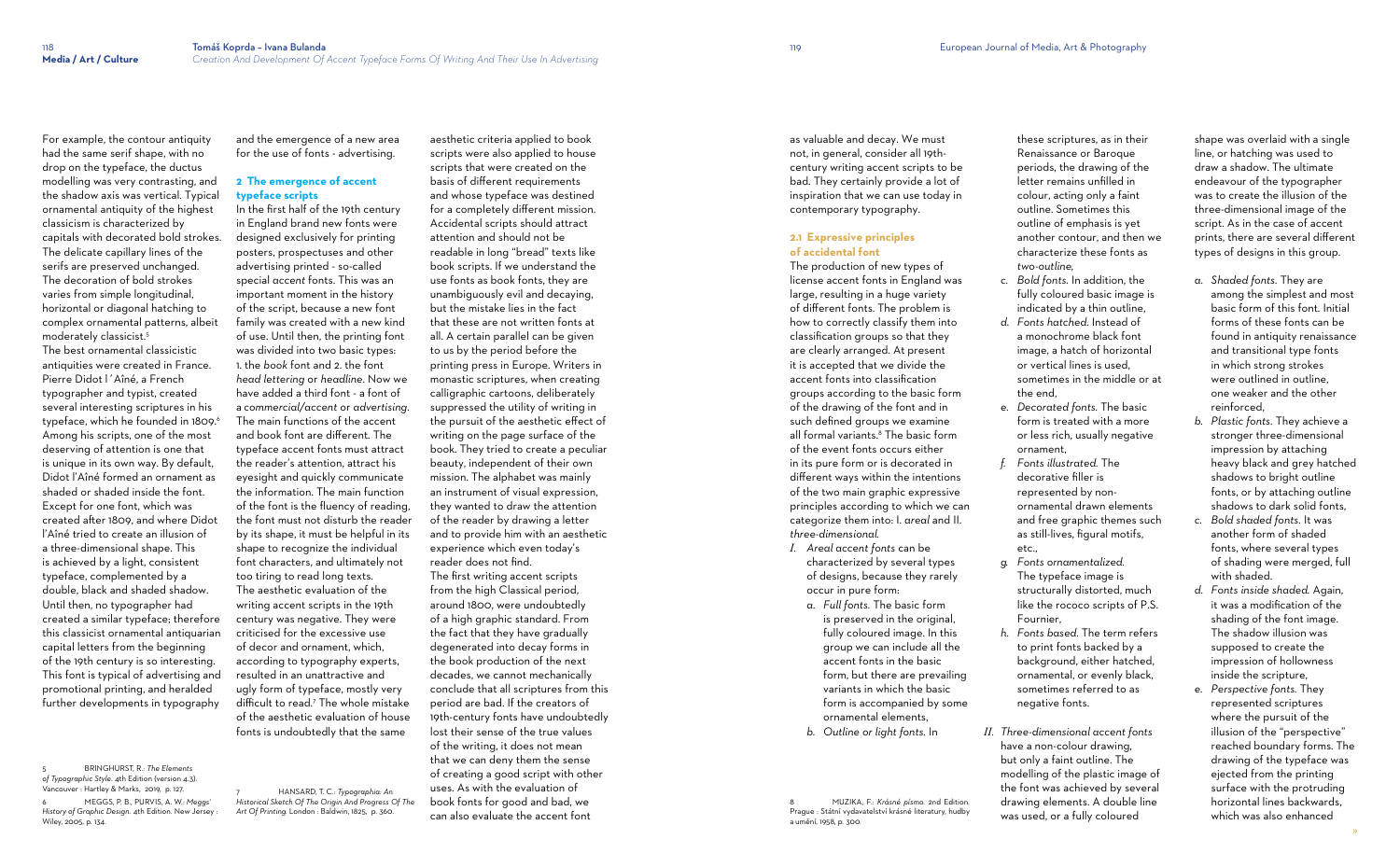by the significant shading. Some fonts were drawn from preview or soffit.

*f. Imitation fonts.* The basic drawing of the font is composed of various nongraphic materials, such as. pearls, ribbons, paper rolls, stone, sheet metal and the like. In this group we can also include rustic fonts that use the shapes of twigs, liquorice, masonry, etc.

- 1. Accent ancient and Italics
- 2. Slab-serif
- 3. Italics
- 4. Tuscan
- 5. Sans-serif<sup>9</sup>

### **3 Classification of groups of accent fonts**

Transparent classification of accent fonts requires us to classify their basics in the form of a font image, even under ornamental processing, into several classification groups. Some of them are no longer used at all, such as Tuscany or Italian, some are very popular such as slab-serif. The main classification groups of the fonts according to the basic form of the font image are:

### **3.1 Accent ancient and Italics**

The first explicitly scriptural accent letters were directly and consistently derived modifications of the Classical antiquity created by Firmin Didot and G. B. Bodoni. Although Didot was a Frenchman and Bodoni an Italian, the first letters of the day were created in England, where the first industrial revolution

9 MUZIKA, F.: *Krásné písmo.* 2nd Edition*.* Prague : Státní vydavatelství krásné literatury, hudby a umění, 1958, p. 302.

Imprimerie Royale, the largest and best known in France, ordered an antiquarian accent antiquity directly from Robert Thorne. The first bold antiquities were produced only in large alphabet sets, ie as majuscules. However, as early as 1821, two competing English typefaces, Figginson and Thorowgood, introduced a bold antiquity in both large and small alphabets. Gradually, an *Italics*  section was added, which in the spirit of Classicist Italics had nothing to do with the italic drawing of the Renaissance antiquity. In the case of accent letters, Italics is only an inclined version of antiquity with a secondary meaning. It is no longer a separate and distinctive typeface, but merely a complement to the basic shape of the font, with its basic image consistently following the image of the antique, so as to harmonize it in colour. Italics in the event accent letters gradually disappears and is replaced by a number of complementary variants of the basic shape in the form of semi-bold, bold or extra bold versions, which is more suitable for example for the multi-level structure of the advertising poster. On the contrary principle, in terms of proportions, another variant of the classic classical bold - the *narrow classic classical bold* - is based. This variant was first published in 1832 by Vincent Figgins and ten years later, in an improved version, it was printed by William Thorowgood.<sup>11</sup>



began. Robert Thorne was one of the first to create the scripts for the event. It was thanks to him that French and Italian Classicist scripts succeeded in territorial England. Robert Thorne released his only font sample book in 1803, but it didn't yet contain new fonts. His follower, William Thorowgood, in 1820 printed the first demonstrations of a new antiquarian accent antiquity. According to a number of indications, we can assume that the first antiquarian accent antiquity originated between 1803 and 1806, in particular on the basis of a statement by Thomas Curson Hansard, who in 1825 wrote in his book Typographia that this writing was created by Robert Thorne.<sup>10</sup>Scripture has become very popular among publishers of popular magazines and sensational literature who have taken advantage of the attractive features of the new typeface on envelopes and in the typesetting of their books, as well as in the creation of posters, whether for theatres or the state lottery. The first use of the font was for advertising and promotional purposes only. Gradually, the script began to be applied to the typesetting of "serious" literature. It was used to edit cover pages. Despite the fact that the abovementioned T. C. Hansard did not consider the new font to be of good quality, it has gradually established itself in the portfolio of several printers. Confirmation of this statement was the fact that in 1819 the Parisian printing house

10 HANSARD, T. C.: *Typographia: An Historical Sketch Of The Origin And Progress Of The Art Of Printing.* London : Baldwin, 1825, p. 619.

11 GRAY, N.: *Nineteenth Century Ornamented Types and Title Pages*. London : Faber

& Faber, 1938, p. 451.

*Figure 1.: An example of bold antiquity and italics in the Vincent Figgins sample book from 1834.*

Bold antiquity and italics became very useful letters for printing posters and other promotional prints very quickly. Over time, small font sizes have found application in areas for which they were not originally invented. They have become part of the normal book script as marking cuts. Several authors, such as František Muzika considered this not a very happy solution. The success of the new antiquarian antiquity and Italics in the 19th century prompted the production of a large number of different fonts, while forcing manufacturers to be original. Therefore, *ornamental antique antiquities and Italics* began to appear. The *ornamental antique antiquity* was represented rather modestly. Much more popular was the form of *ornamental threedimensional antiquarian antiquity and Italics*. The font was decorated with all the above-mentioned graphic principles - plastic shading, hatching or perspective abbreviations. In the first half of

the 19th century, the popularity of antique accent antiquity and Italics was great. Since the second half of the 19th century, neo-Renaissance tendencies began to appear in English and French typography, which was also reflected in the accent letters. Gradually, the form of Classicist drawing of the font was abandoned and new forms inspired by Renaissance scripts were created. Mixing different forms of typeface was not a happy solution, because unattractive and poor-quality fonts were created.



*Figure 2.: George Bruce & Co. Samples of Ornamental Bold Antiquity Three-Dimensional from New York, 1848.*

### **3.2 Egyptian**

The second type of accent writing, which originated in the 19th century, was Egyptian. Unlike the antiquarian antiquity and Italics, it was indeed a new and previously non-existent font. The origin of the English name of this group - Egyptian, is interesting. Several older authors interpret it differently, but the closest to the truth was A. F. Johnson, who claimed that it was an attempt to commercially exploit the current sensation that in the 19th century everything that came from ancient Egypt was fascinating. The general interest in Egyptian history, fuelled by Napoleon's expedition to Egypt, increased even more by popularizing the results of the archaeologists who accompanied Napoleon on his voyage. The name Egyptian was known not only in England, but also in France in the period of *egyptienne* and in our country as Egyptian. It should be noted that the term is inaccurate and misleading, as the scripture has nothing to do with Egypt. Rather, it is a rarity that has been used over time. In modern English terminology, today the name *square-serif* is introduced, which is a much more precise term. 12 In Czechoslovak typography Jan Soplera used the term - *linear serif font*.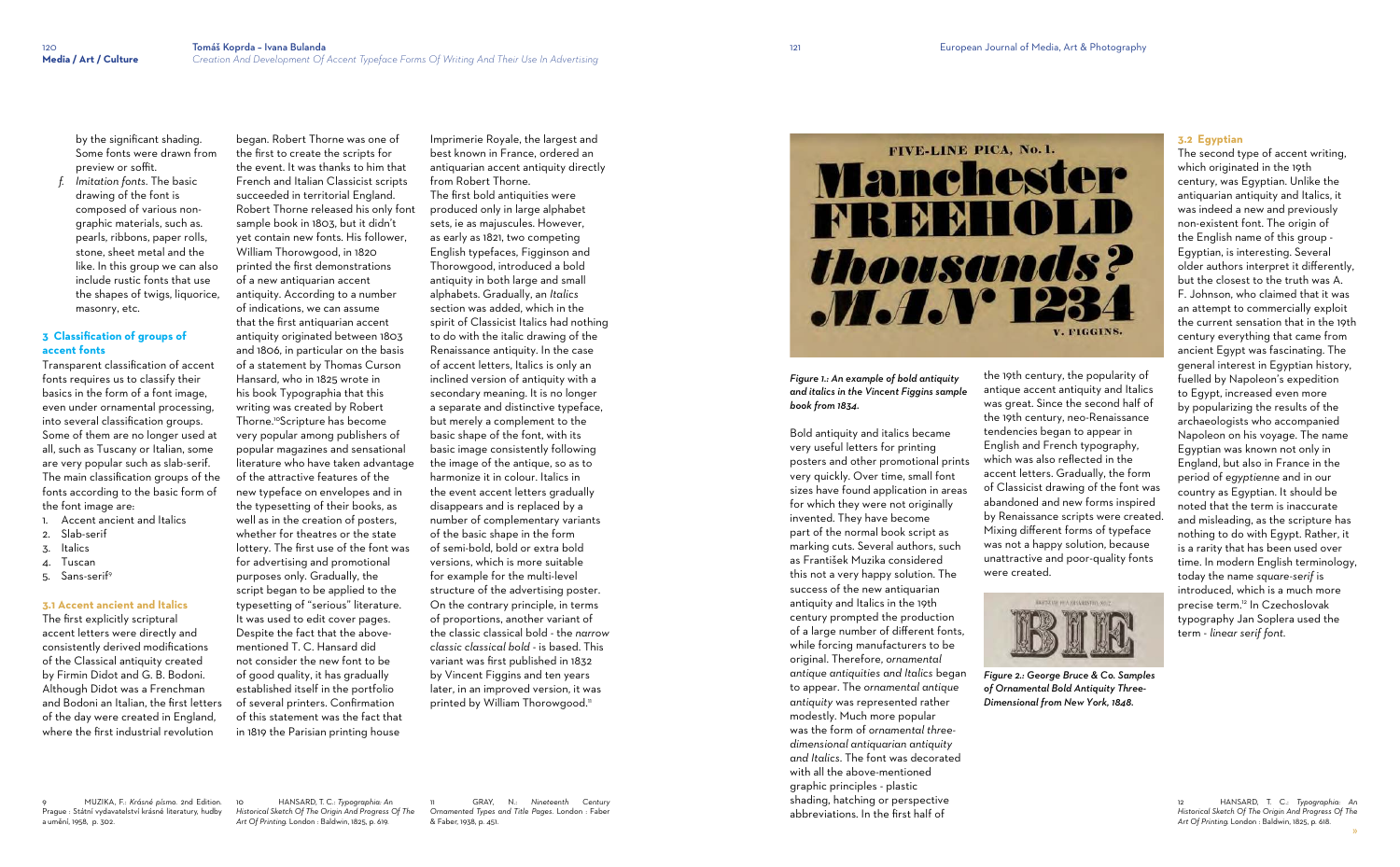## **The various Founts** contained in this book are cast with Metal, which ENSURES their **DURABILITY ABCDEFGHIJKLMNO**

### *Figure 3.: An example of the Egyptian in the Vincent Figgins sample book from 1834.*

Egyptian differs from the bold accent antique antiquity in the very principle of drawing a typeface. The thickening of the strokes of the classical antiquity stem was supplemented by the same, or approximately the same, amplification of the weak strokes and serifs. Especially the high rectangles of the square feet are typical of Egyptians. The first version of the Egyptian was created sometime before 1806 and its author was probably Robert Thorne. However, this is not unambiguous, because some authors, such as Nicolette Gray, attributes the lead to Vincent Figgins.<sup>13</sup> Around 1817 the font was already commonly used in event accent printing, e.g. on posters of the state English lottery. Egyptian had several basic forms.

The first of them, Egyptian was not very bold, with capitals of about

13 GRAY, N.: *Nineteenth Century Ornamented Types and Title Pages*. London : Faber & Faber, 1938, p. 455.

square proportions. An important

feature of this basic form is the sharp-set prismatic serif, without the haunches on the typeface, which were used in lower and upper alphabets. This basic form of Egyptian was perpendicular to the typeface. Around 1825, a *tilted Egyptian* was created. It was not Italics because the only difference from the basic form was just the inclination of the font characters, nothing more. Other variants of the basic form of Egyptian can be divided according to usual aspects, especially according to the degree of fatness of their drawing and according to the proportions of the typeface. Accordingly, it can distinguish between Egyptian bold and weak, broad and narrow, but also bold wide or weak, as well as weak wide or narrow. There are two main variants according to the form of footings. The first of them is the original Egyptian foot with no feet on the typeface. Another variant contains feet with rounded start of the feet. In England, this form is referred to as *Clarendon* or *Ionic*, while in continental Europe the name used was *English Egyptian*.

Like the antiquarian antiquity, the bold Egyptian in small size grades has eventually gotten into the books as a script for cover letters and chapter titles, especially in popularizing literature. An interesting fate befell the small Egyptian, which became the initial typeface for the *newspaper Egyptian*. The main reason was the good technical application of the font for the need of a contemporary rotary offset. The uniformity of the typeface of the Egyptian lower case was suitable for typewriter designers. Therefore, Egyptian has become the font for typewriters. Egyptian design with its drawing provided a large space for the application of ornament. Numerous versions of typeface were created in flat and three-dimensional ornamental applications. In conclusion, we can add that the Egyptian is indeed an original 19th-century accent writing, which is often used today.

### **3.3 Italics**

This accent typeface was written at the beginning of the 19th century and is most similar to Egyptian. At present, it is not used at all in typography and there are few digital replicas of this font. The name of the Italics is similarly misleading as the name of the Egyptian. It has nothing to do with Italy, it is simply a common name. In English terminology it is called *Italian* and in French *italienne*. The characteristic form of Italics was achieved by consistently completing the principles of Egyptian drawing. The height of the serif area has increased, which has made an insignificant accessory the main and most distinctive element of the character. In the course of time, there was nothing else left for the actual typeface construction, but to

merge two parallel and uniformly wide strips of the upper and lower serifs. However, this did not benefit the legibility of the script. However, this was intentionally overlooked by the first creators to produce a particularly striking and decorative font. We call this type *broad Italics*. Already at the time creation of writing, it was written by several typography experts, such as T. C. Hansard, describing it as an extremely ugly and terrible font.<sup>14</sup> We have to add that rightly. Rather than *broad Italics* it was *narrow Italics* in the press. Scripture cannot be denied an interesting appearance and drawing of the script, which was reflected in the fact that even in the 20th century large fonts were used for printing advertising posters. As with Egyptian, Italics had different ornamental variants. However, they were characterized by low quality drawings of the image of the script and were rightly assessed as bankrupt forms of the accented script. In summary, Italics was the dead end of the Egyptian drawing of the accent script, and their emergence was merely a futile effort to create a striking typeface.



*Figure 4.: An example of the Italics in the George Bruce & Co. sample book from 1848.*

14 HANSARD, T. C.: *Typographia: An Historical Sketch Of The Origin And Progress Of The Art Of Printing.* London : Baldwin, 1825, p. 601.

**3.4 Tuscan**

The story of this font is exactly the same as that of Italics. The name of the group is misleading, it has nothing to do with Tuscany in Italy, and the reason for its formation was, as we would say today, a marketing effort to attract new customers. Today, you will not meet Tuscan in the offer of any digital font producer; it is just no longer in use. The first introduction of the script took place in 1815 and its author was mentioned several times, Vincent Figgins.<sup>15</sup> The drawing of Tuscan uses the old principle of splitting the serifs and the shank of the font, which is the main principle of ornamentality in the font drawing. Fission is the main characteristic of Tuscany, on the basis of which we recognize Tuscan antiquity, Egyptian, Italics and others. Tuscany remained in European and American letterpress until the last quarter of the 19th century. Then suddenly its popularity dropped. This type of writing received the greatest disdain for experts who were guided mainly by the aesthetic criteria of 19th century book production. On the other hand, mainly Tuscany lent a period character and grace to printed materials from the mid-19th century. Tuscany, as a formal expression of its relatively short time, quickly degenerated and disappeared with its time.



*Figure 5.: A sample of the Tuscan in Vincent Figgins's sample book from 1834.*

15 GRAY, N.: *Nineteenth Century History of Graphic Design.* 4th Edition*.* New Jersey : *Ornamented Types and Title Pages*. London : Faber & Faber, 1938, p. 452.

### **3.5 Grotesque**

The last type of new writing accent script, which was created in the 19th century, was a *grotesque*. Today, this type of font is very popular among graphic designers and is often used in advertising and promotion. The emergence of its basic form of typeface was the work of 19th century typographers, which determined its main character and purpose of use. The attention of the early creator of the fonts in relation to the basic form of the font image focused on the creation of various graphic variants of the serifs. From the serifs of the classic-style bold antiquity, through the squarefooted Egyptian serifs and the high rectangles of the Italics serif to the split Tuscan serifs, all possibilities in this respect were essentially exhausted. In the end, there was only one option - to drop the serifs completely. This made it possible to create a completely new type of housing script in the 19th century. 16 The first sans serif font, only with capitals, appeared in the sample box of William Caslon's lecture room in 1816. This novelty had no immediate success, as it was not until 1832 that such a font appeared again in the letterboxes. The first of them was published in 1832 by William Thorowgood, a follower of Robert Thorne, and the script was called *Grotesque*. The second version of the script was published two years later in 1834 by Vincent Figgins. He called the script *Sans-serif*. In 1833, Blake & Stephenson published a similar font in Sheffield under the

16 MEGGS, P. B., PURVIS, A. W.: *Meggs'*  Wiley, 2005, p. 159.